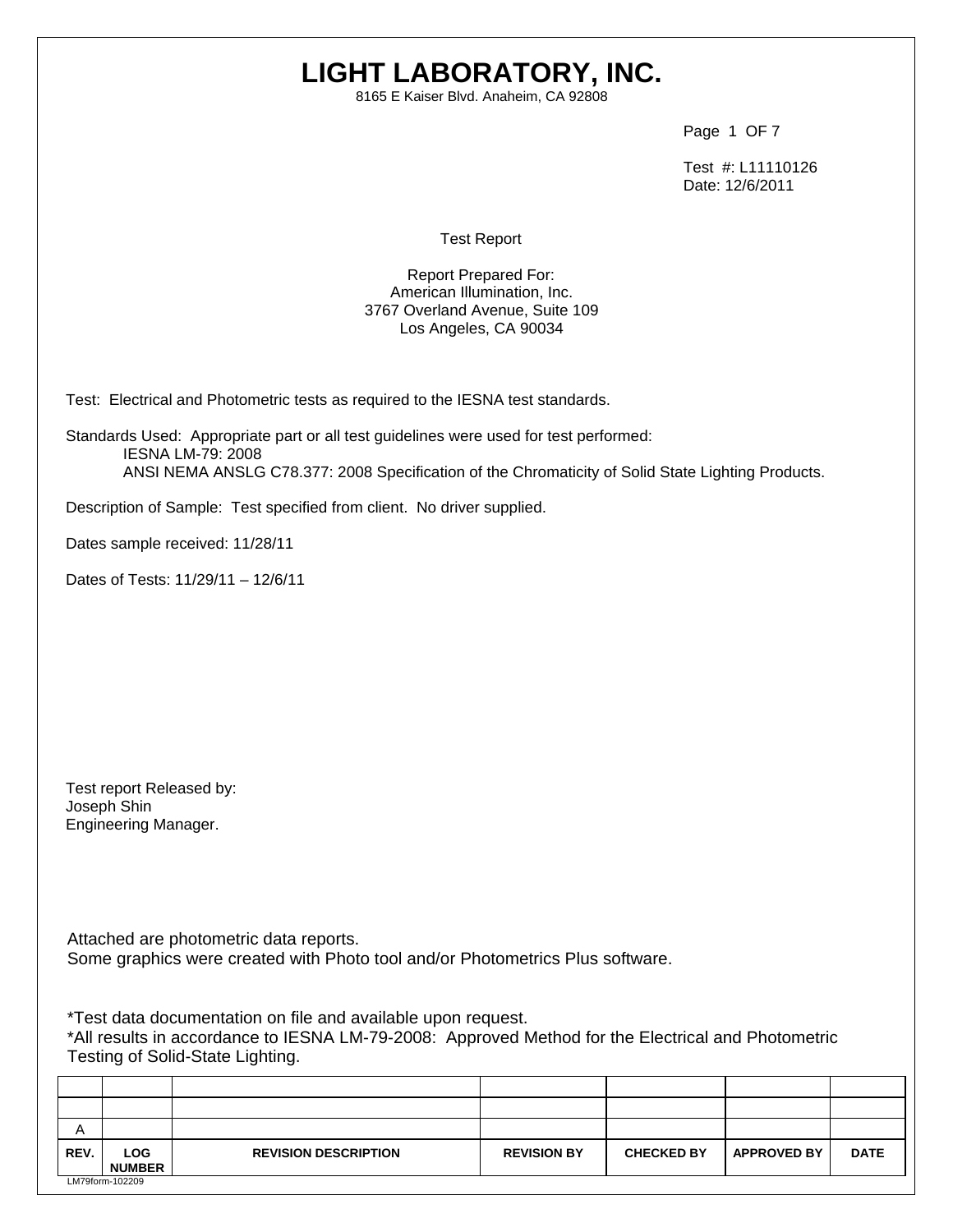# **LIGHT LABORATORY, INC.**

8165 E Kaiser Blvd. Anaheim, CA 92808

Page 2 OF 7

 Test #: L11110126 Date: 12/6/2011

Summary:

| Mar<br>เทนtacturer: | <b>INC</b><br>.<br>TION.<br>∴uCAN ''<br>AM'<br>_UMINA :<br>`IL. |
|---------------------|-----------------------------------------------------------------|
| Model<br>Number:    | roo-<br>שפ⊲<br>LD                                               |

| <b>Total Lumens:</b>              | 141.78 |
|-----------------------------------|--------|
| Input Voltage (VDC):              | 12.00  |
| Input Power (W):                  | 3.47   |
| Input Current (Amp):              | 0.29   |
| Input Power Factor:               | N/A    |
| Efficacy:                         | 40.87  |
| Color Rendering Index (CRI):      | N/A    |
| Correlated Color Temperature (K): | 1523   |
| Chromaticity Ordinate x:          | 0.5926 |
| Chromaticity Ordinate y:          | 0.4055 |

### Illuminace - Cone of Light:

|                    | Center Beam FC      | <b>Illuminance at a Distance</b> | Beam Width        |
|--------------------|---------------------|----------------------------------|-------------------|
| 2.0 <sub>0</sub>   | 128.40 fc           | 1.0 <sub>f</sub>                 | 1.1ft             |
| 4.0 <sub>ft</sub>  | 32.10 fc            | 2.1ft                            | 2.2 <sub>ft</sub> |
| 6.0ft              | 14.27 fc            | 3.1 <sub>f</sub>                 | 3.2 <sub>ft</sub> |
| 8.0 <sub>0</sub>   | 8.03 fc             | $4.2$ ft                         | 4.3 <sub>ft</sub> |
| 10.0 <sub>ft</sub> | $5.14$ fc           | <b>5.2ft</b>                     | 5.4 <sub>ft</sub> |
| 12.0R              | $3.57$ fc           | 6.3ft                            | 6.5 <sub>ft</sub> |
|                    | Vert. Spread: 29.2° | Horiz, Spread: 30.3°             |                   |

| Α    |                       |                             |                    |                   |                    |             |
|------|-----------------------|-----------------------------|--------------------|-------------------|--------------------|-------------|
| REV. | LOG.<br><b>NUMBER</b> | <b>REVISION DESCRIPTION</b> | <b>REVISION BY</b> | <b>CHECKED BY</b> | <b>APPROVED BY</b> | <b>DATE</b> |
|      | LM79form-102209       |                             |                    |                   |                    |             |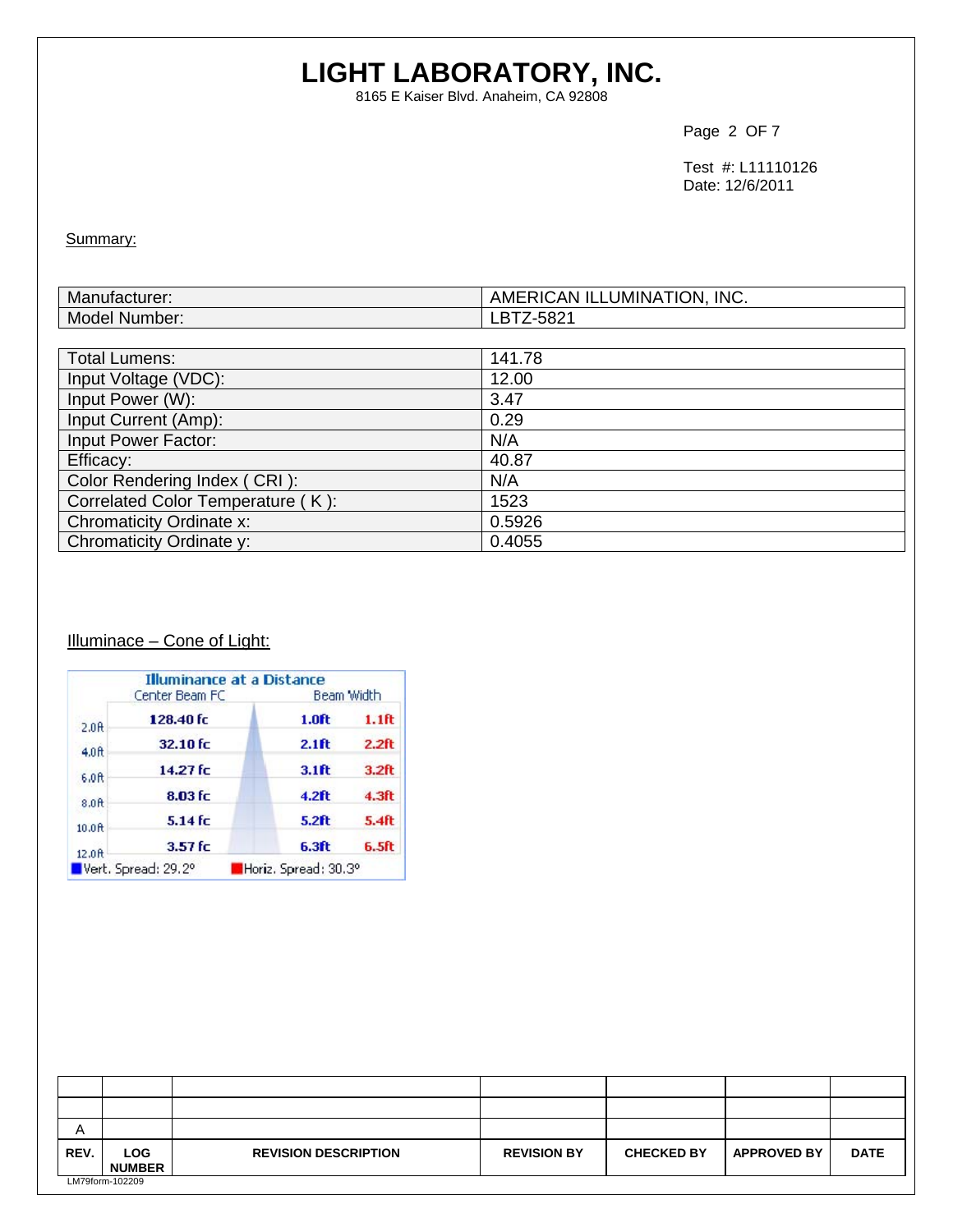#### **DESCRIPTION INFORMATION (From Photometric File)**

IESNA:LM-63-2002 [TEST] L11110126 [TESTLAB] LIGHT LABORATORY, INC. [ISSUEDATE] 12/6/2011 [MANUFAC] AMERICAN ILLUMINATION, INC. [LUMCAT] LBTZ-5821 [LUMINAIRE] 2"DIA. X 2-5/8"H. LIGHT BOLTZ [MORE] AMBER LED WITH 30 DEG. OPTIC [LAMPPOSITION] 0,0 [LAMPCAT] AMBER LED [OTHER] INDICATING THE CANDELA VALUES ARE ABSOLUTE AND [MORE] SHOULD NOT BE FACTORED FOR DIFFERENT LAMP RATINGS. [\_POWER SUPPLY] 12VDC CONSTANT VOLTAGE SOURCE [INPUT] 12VDC, 3.469W [TEST PROCEDURE] IESNA:LM-79-08

#### **CHARACTERISTICS**

Lumens Per Lamp N.A. (absolute) Total Lamp Lumens N.A. (absolute) Luminaire Lumens 142 Total Luminaire Efficiency **N.A.** Luminaire Efficacy Rating (LER) 41 Total Luminaire Watts 3.469 Ballast Factor 1.00 CIE Type Direct Spacing Criterion (0-180) 0.54 Spacing Criterion (90-270) 0.54 Spacing Criterion (Diagonal) 0.46 Basic Luminous Shape Circular Luminous Length (0-180) 0.15 ft (Diameter) Luminous Width (90-270) 0.15 ft (Diameter)<br>
Luminous Height 0.00 ft Luminous Height



#### **LUMINANCE DATA (cd/sq.m)**

| Angle In<br>Degrees | Average<br>$0$ -Deg | Average<br>$45$ -Deg | Average<br>90-Deg |
|---------------------|---------------------|----------------------|-------------------|
| 45<br>55            | 2629<br>1307        | 2629<br>1307         | 2629<br>1307      |
| 65                  | 142                 | 142                  | 142               |
| 75                  | O                   |                      | 0                 |
| 85                  | ი                   |                      |                   |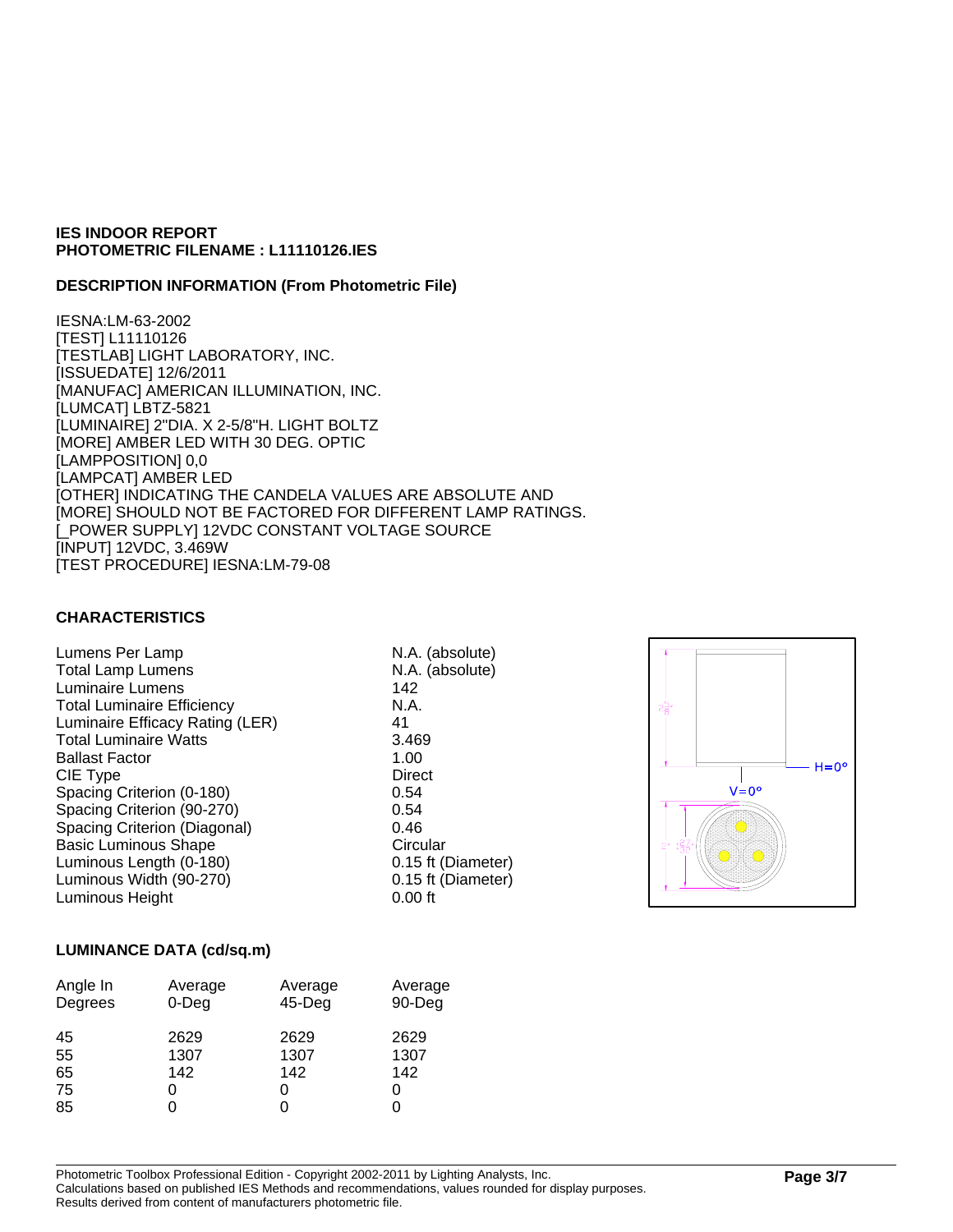#### **CANDELA TABULATION**

|                | 0              |
|----------------|----------------|
| 0              | 513.617        |
| $\overline{2}$ | 514.967        |
| 4              | 516.213        |
| 6              | 515.486        |
| 8              | 506.659        |
| 10             | 468.444        |
| 12             | 396.999        |
| 14             | 309.354        |
| 16             | 220.047        |
| 18             | 143.514        |
| 20             | 86.399         |
| 22             | 53.792         |
| 24             | 34.165         |
| 26             | 22.638         |
| 28             | 15.992         |
| 30             | 11.112         |
| 32             | 7.892          |
| 34             | 6.542          |
| 36             | 5.193<br>4.258 |
| 38<br>40       | 3.531          |
| 42             | 3.531          |
| 44             | 3.531          |
| 46             | 2.908          |
| 48             | 3.012          |
| 50             | 2.493          |
| 52             | 2.285          |
| 54             | 1.350          |
| 56             | 1.247          |
| 58             | 1.246          |
| 60             | 0.623          |
| 62             | 0.623          |
| 64             | 0.208          |
| 66             | 0.000          |
| 68             | 0.104          |
| 70             | 0.104          |
| 72             | 0.104          |
| 74             | 0.000          |
| 76             | 0.000          |
| 78             | 0.000          |
| 80             | 0.000          |
| 82             | 0.000          |
| 84             | 0.000          |
| 86             | 0.000          |
| 88             | 0.000          |
| 90             | 0.000          |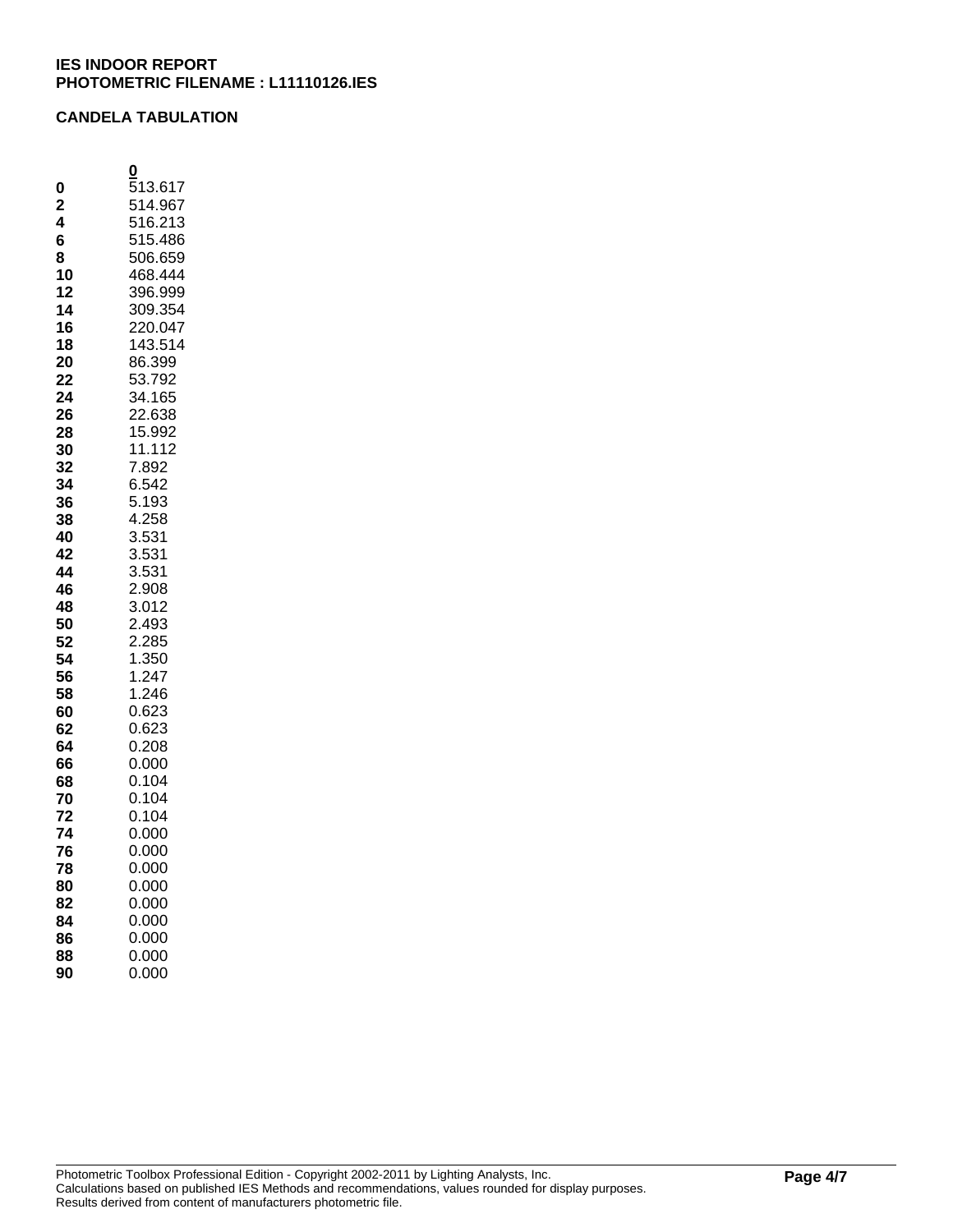#### **ZONAL LUMEN SUMMARY**

| Zone      | Lumens | %Lamp | %Fixt  |
|-----------|--------|-------|--------|
| $0 - 30$  | 133.83 | N.A.  | 94.40  |
| $0 - 40$  | 137.66 | N.A.  | 97.10  |
| $0 - 60$  | 141.49 | N.A.  | 99.80  |
| $0 - 90$  | 141.78 | N.A.  | 100.00 |
| 90-120    | 0.00   | N.A.  | 0.00   |
| 90-130    | 0.00   | N.A.  | 0.00   |
| 90-150    | 0.00   | N.A.  | 0.00   |
| 90-180    | 0.00   | N.A.  | 0.00   |
| $0 - 180$ | 141.78 | N.A.  | 100.00 |

Total Luminaire Efficiency = N.A.%

#### **ZONAL LUMEN SUMMARY**

| Zone    | Lumens |
|---------|--------|
| 0-10    | 48.13  |
| 10-20   | 70.42  |
| 20-30   | 15.27  |
| 30-40   | 3.83   |
| 40-50   | 2.47   |
| 50-60   | 1.36   |
| 60-70   | 0.25   |
| 70-80   | 0.03   |
| 80-90   | 0.00   |
| 90-100  | 0.00   |
| 100-110 | 0.00   |
| 110-120 | 0.00   |
| 120-130 | 0.00   |
| 130-140 | 0.00   |
| 140-150 | 0.00   |
| 150-160 | 0.00   |
| 160-170 | 0.00   |
| 170-180 | 0.00   |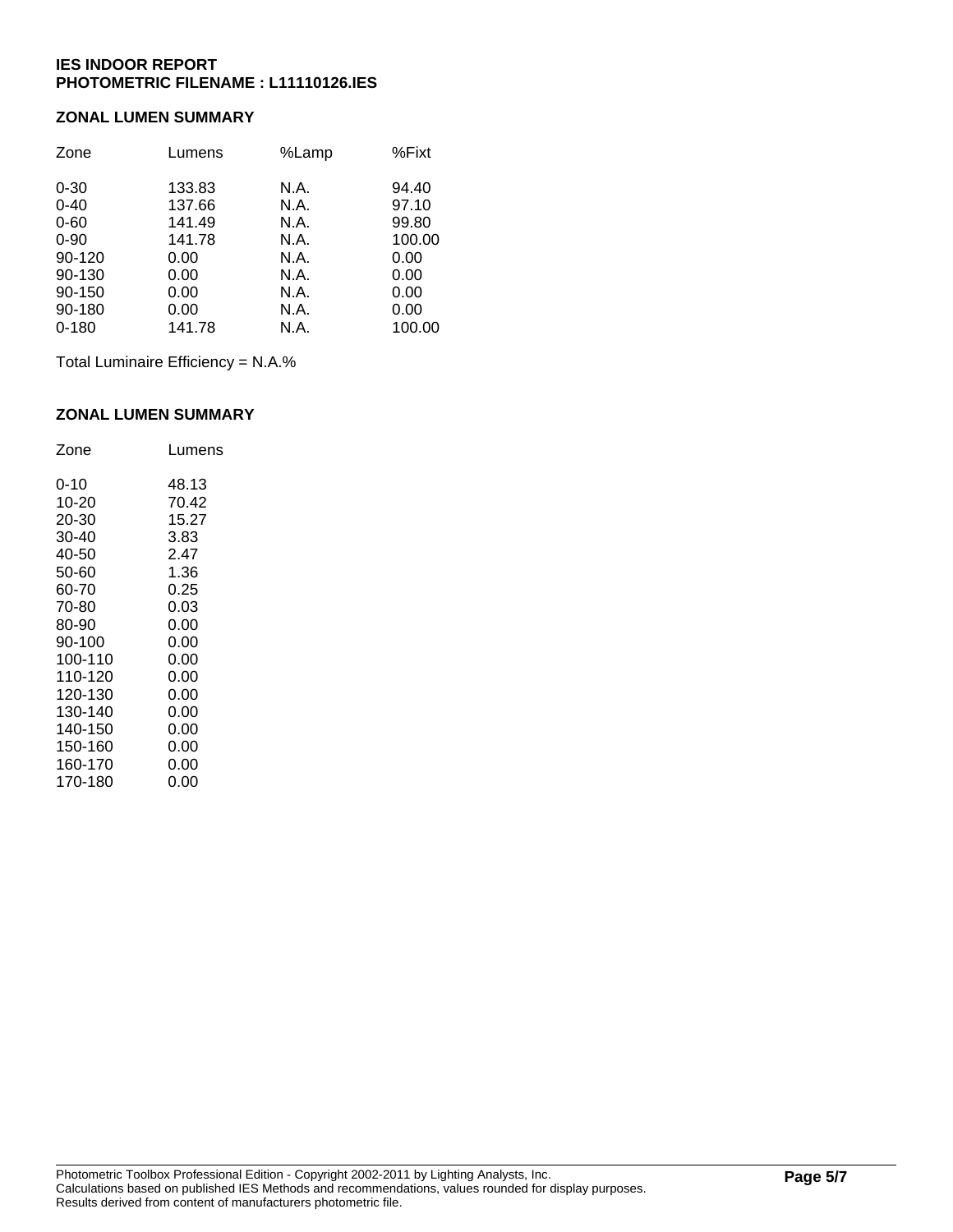#### **COEFFICIENTS OF UTILIZATION - ZONAL CAVITY METHOD**

Effective Floor Cavity Reflectance 0.20

| RC.<br><b>RW</b>                 | 80<br>70 50 30 10                                                                                              | 70<br>70 50 30 10                                                                                        | 50<br>50 30<br>10                                                                  | 30<br>50 30<br>10                                                                              | 10<br>50 30 10                                                                                      | 0<br>0                                  |
|----------------------------------|----------------------------------------------------------------------------------------------------------------|----------------------------------------------------------------------------------------------------------|------------------------------------------------------------------------------------|------------------------------------------------------------------------------------------------|-----------------------------------------------------------------------------------------------------|-----------------------------------------|
| 0<br>-1<br>2<br>3<br>4<br>5<br>6 | 119119119119<br>115113111109<br>111 107 104 102<br>10710399 96<br>10499 95 92<br>1019591<br>-88<br>98 92 88 85 | 116116116116<br>112111109107<br>109106103101<br>10610198 96<br>10398 94 91<br>10094 90 88<br>97 91 87 84 | 111111111<br>107105104<br>10310099<br>99 96 94<br>96 93 90<br>93 89 87<br>90 86 84 | 106106106<br>103102101<br>10098 97<br>97 95 93<br>94 91<br>-89<br>-88<br>-86<br>91<br>89 86 83 | 102102102<br>10099 98<br>97 96 95<br>95 93 91<br>92 90<br>- 88<br>-87<br>90.<br>-85<br>85 83<br>87. | 100<br>96<br>93<br>90<br>87<br>84<br>82 |
| $\overline{7}$<br>8<br>9<br>10   | 95 89 85 82<br>93 86 82 79<br>90 84 80<br>- 77<br>77<br>88 81<br>- 75                                          | 94 88 84 82<br>92 86 82 79<br>90 83 79<br>-77<br>87 81<br>77<br>- 75                                     | 87 84 81<br>- 79<br>85 81<br>79<br>-77<br>83.<br>77<br>-75<br>80.                  | 86 83 81<br>-81<br>-79<br>84<br>-79<br>82.<br>-76<br>77<br>-74<br>80.                          | 85 83 81<br>83.<br>-80.<br>-78<br>78 76<br>81<br>76.<br>79<br>-74                                   | 79<br>77<br>75<br>73                    |